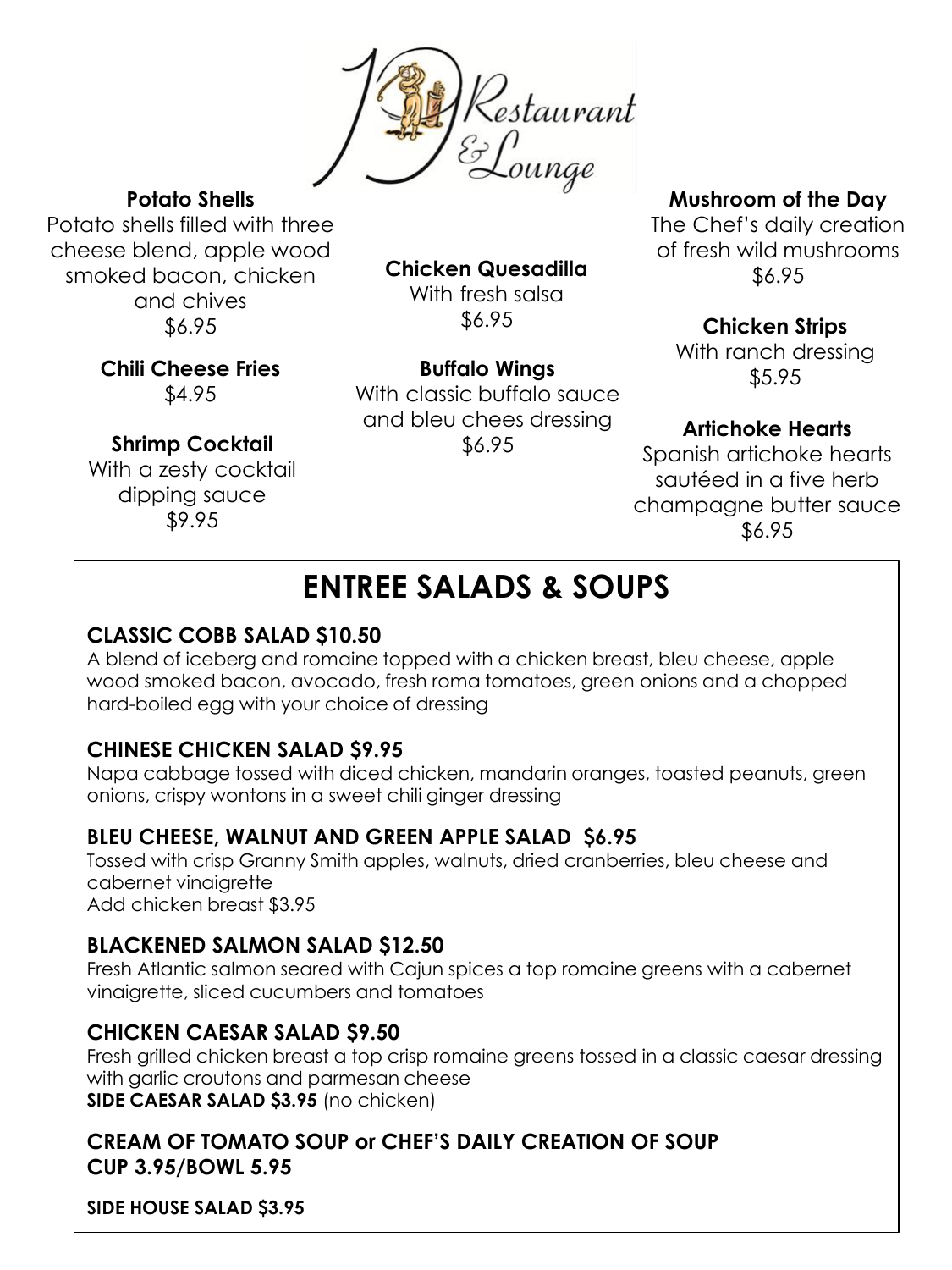## **PIZZA & PASTA**

### **BBQ CHICKEN PIZZA \$9.95**

Thin crust pizza with chicken breast, sliced red onion, green onion, mozzarella & parmesan cheeses and a smokey bbq sauce

## **CLASSIC FOUR CHEESE PIZZA \$7.95**

Thin crust pizza with mozzarella, parmesan, asiago & provolone cheeses and house made marinara sauce

## **PIZZA OF THE DAY \$ As Quoted**

## **LASAGNA AL FORNO \$9.95**

Ricotta, mozzarella and parmesan layered & baked between house made sheets of fresh pasta – selection of Bolognese (meat sauce) or Vegetarian

## **PASTA OF THE DAY \$ As Quoted**

## **ENTREES \$10.95**

#### **Entrée Add Ons: Chef's Daily Creation of Soup, Petite Baby Green Salad or Petite Caesar Salad for only \$2.95**

#### **Chicken and Mushroom Crepes**

Chicken breast and sliced mushroom sautéed then wrapped in a crepe and finished in a rich Madeira cream sauce

#### **Sand Dabs Meniere**

Delicate sand dabs sautéed with white wine, butter, parsley, and lemon

#### **Chicken Marsala**

Chicken breast sautéed with mixed wild mushrooms and Marsala wine

## **Chicken Piccata**

Chicken breast sautéed with lemon, white wine, butter and capers

#### **Grilled Housemade Sausage Platter**

The Chef's daily selections of house made sausage served with French fries and mustards

#### **Poached Salmon**

Fresh wild salmon poached and finished in a whole grain Dijon mustard brandy cream sauce

#### **Fish and Chips**

Golden breaded Cod fish, tartar sauce on the side, served with a side golden French Fries

## **Filet Mignon (6 oz.) \$19.95**

Grilled to your preference